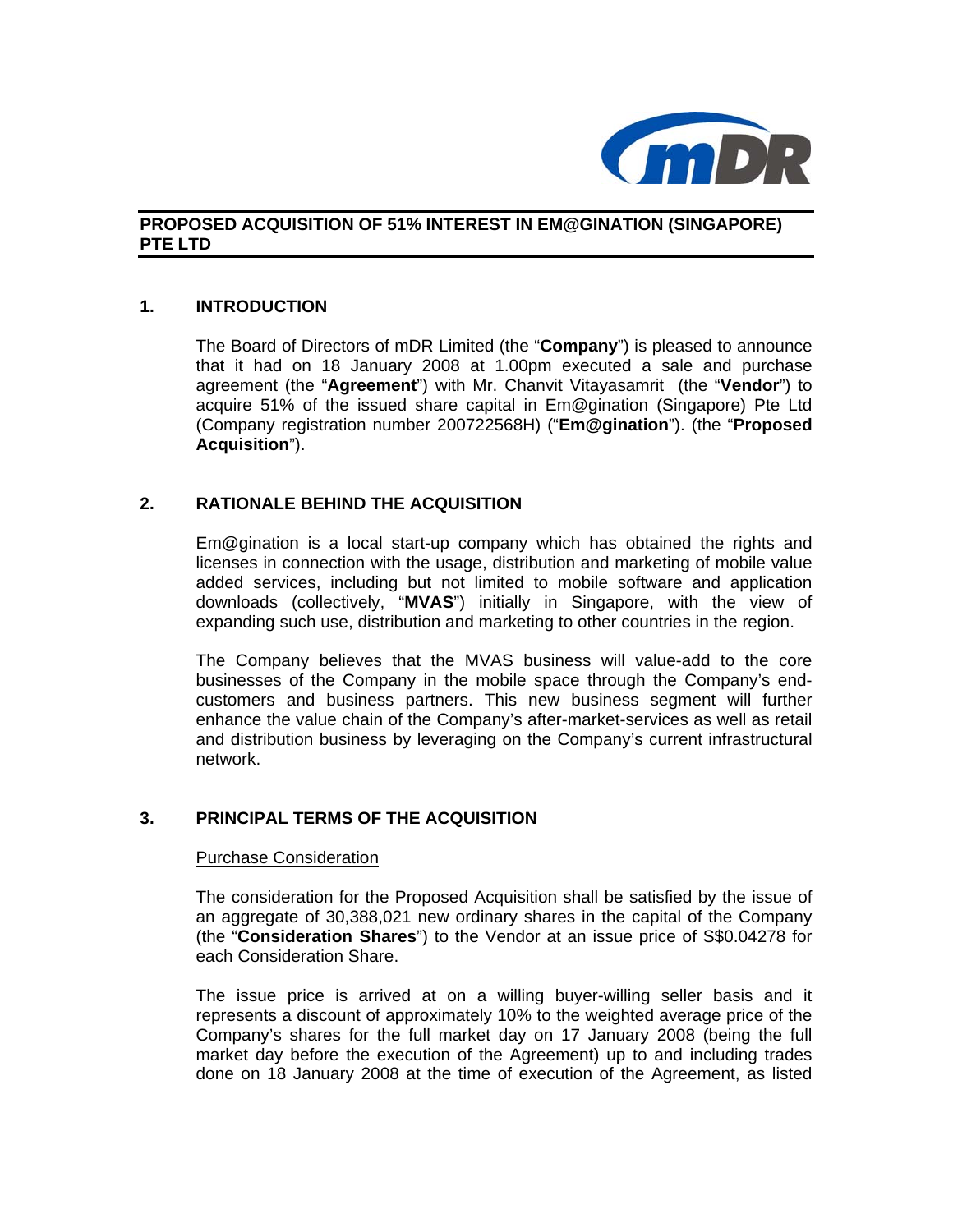and quoted on the Official List of the Singapore Exchange Securities Trading Limited.

### Condition Precedents

Completion of the Proposed Acquisition is subject to:-

(i) the approval in-principle being obtained from the SGX-ST for the listing and quotation of the Consideration Shares on the Official List of the SGX-ST and such approval not being revoked or amended and, where such approval is subject to conditions (which are not normally imposed by the SGX-ST for a transaction of a similar nature), to the extent that any conditions for the listing and quotation of the Consideration Shares on the Official List of the SGX-ST are required to be fulfilled on or before the date of completion of the Proposed Acquisition, they are so fulfilled.

The Company will be making an application to the SGX-ST for the listing and quotation of the Consideration Shares on the Official List of the SGX-ST;

- (ii) the Company having satisfactorily independently verified the financial forecast of the proposed business of Em@gination; and
- (iii) the parties having agreed on the terms and conditions of a shareholders' agreement.

### **4. GENERAL MANDATE AND EXEMPTIONS**

The Consideration Shares will be issued pursuant to the general mandate by the shareholders of the Company, by way of an ordinary resolution ("**Resolution**") passed at the Annual General Meeting held on May 2006, given to the directors of the Company to issue shares not exceeding 50% of the issued share capital of the Company at the time of the Resolution, of which the aggregate number of shares to be issued other than on a pro rata basis to all shareholders of the Company shall not exceed 20% of the issued share capital of the Company and that such authority shall, unless revoked or varied by the Company in general meeting, continue in force (i) until the conclusion of the Company's next Annual General Meeting or (ii) the date by which the next Annual General Meeting of the Company is required by law to be held, whichever is earlier.

The Consideration Shares will be issued to the Vendor pursuant to the exemption under Section 273(1F) of the Securities and Futures Act, Cap 289, which exempts the Company from issuing an offer information statement relating to the issue of the Consideration Shares.